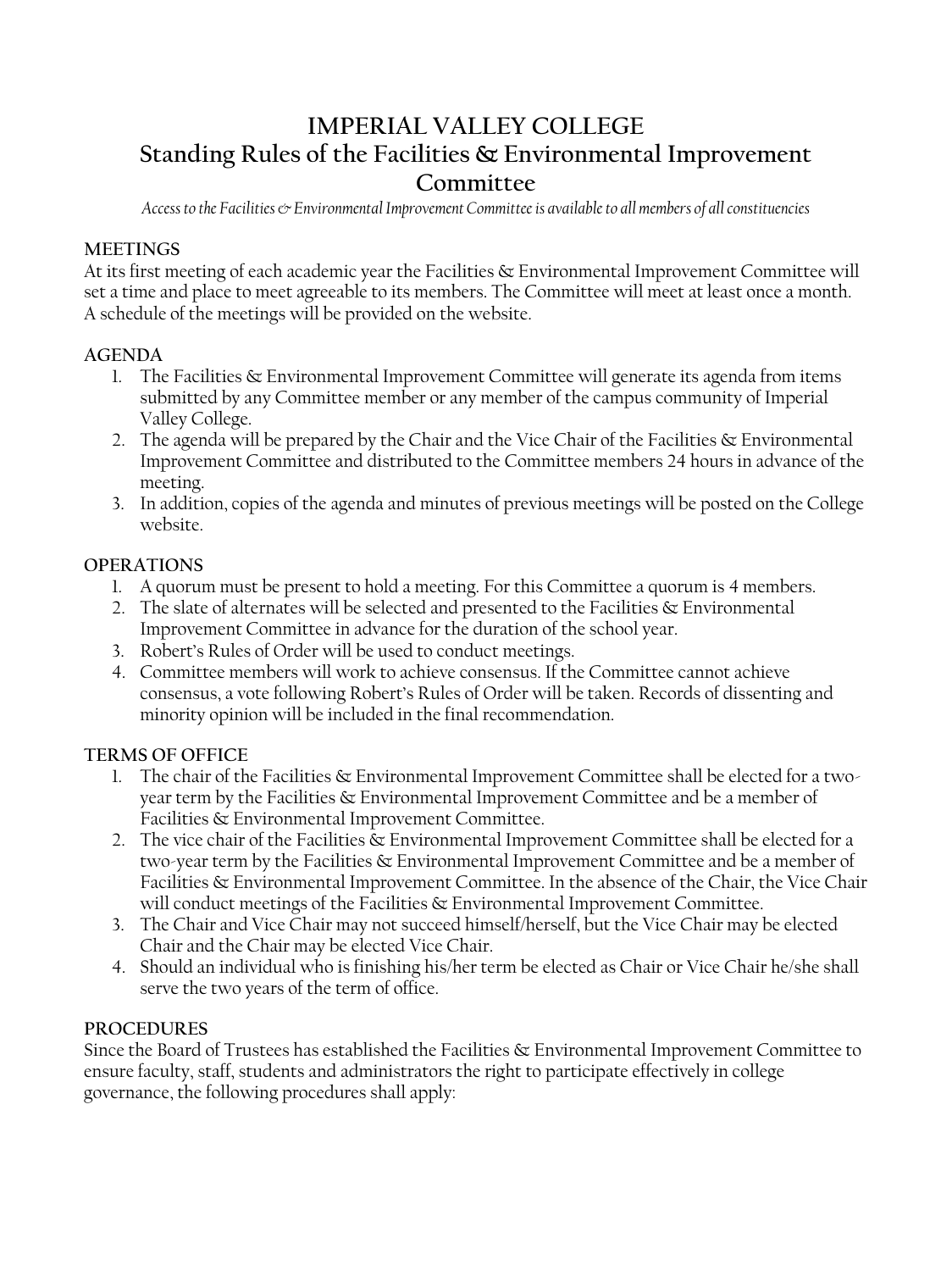- 1. The Facilities & Environmental Improvement Committee will allow for discussion and recommendations to be a shared process by representatives of all five constituent groups. In addition, visitors will be allowed to share their opinions, suggestions and ideas.
- 2. Copies of the minutes will be posted on the College website.
- 3. The views and opinions of the Facilities & Environmental Improvement Committee will be expressed in verbal and/or written form to the College Council.
- 4. The Facilities & Environmental Improvement Committee will serve as a center to share information and discuss activities, projects, programs, and plans that have been developed or are being developed by constituent groups, and reserve the right to express its views and opinions to the College Council on any of the above.

## **REVIEW AND REVISION**

**These standing rules may be changed by a majority vote of the 10 Facilities & Environmental Improvement Committee members.**

## **PURPOSE**

Community Colleges play a leading role in education, policy development, information exchange, and community outreach in order to help create a sustainable future environment. The Facilities  $\&$ Environmental Improvement Committee recognizes the importance of this and aims to lead by example. The committee will identify and recommend projects that move Imperial Valley College towards sustainability. The Facilities & Environmental Improvement Committee's purpose is to study the physical appearance and sustainability of the entire campus and all buildings and to offer suggestions and plans for its operations, growth, cleanliness, beautification, development and environmental stewardship.

## **CHARGE**

The Facilities & Environmental Improvement Committee will advocate for the appearance and sustainability of the facilities and grounds of Imperial Valley College. The committee members will solicit and contribute ways to improve the appearance and environmental friendliness of the college's physical plant. Members should facilitate open communication will all students, faculty, staff and other important stakeholders. It is important that all who study and work on the campus and extended campuses maintain respect and pride for the buildings and grounds. It is the committee's charge to identify and recommend to the College Council specific actions and strategic plans the College community can pursue to move the College towards greater environmental sustainability, and improvement in building appearances, including classrooms, offices, service areas, common areas, parking lots and grounds. It is further our charge to collaborate with on-campus and off-campus groups to implement these actions and plans and sustain them over time.

## **STRUCTURE**

- 1. The following college constituencies retain all rights granted by law and/or regulations. The five groups represented in this shared governance structure are faculty, classified staff, classified managers/confidential, students, and administrators.
- 2. The permanent members of the Facilities  $\&$  Environmental Improvement Committee are:
	- Two faculty members appointed by Academic Senate: and 1 alternate
	- Two classified members appointed by CSEA: and 1 alternate
	- Two administrators: appointed by the Administrative Council: and 1 alternate
	- Two members of the CMCA appointed by CMCA: and 1 alternate (One being the Director of Maintenance and Operations)